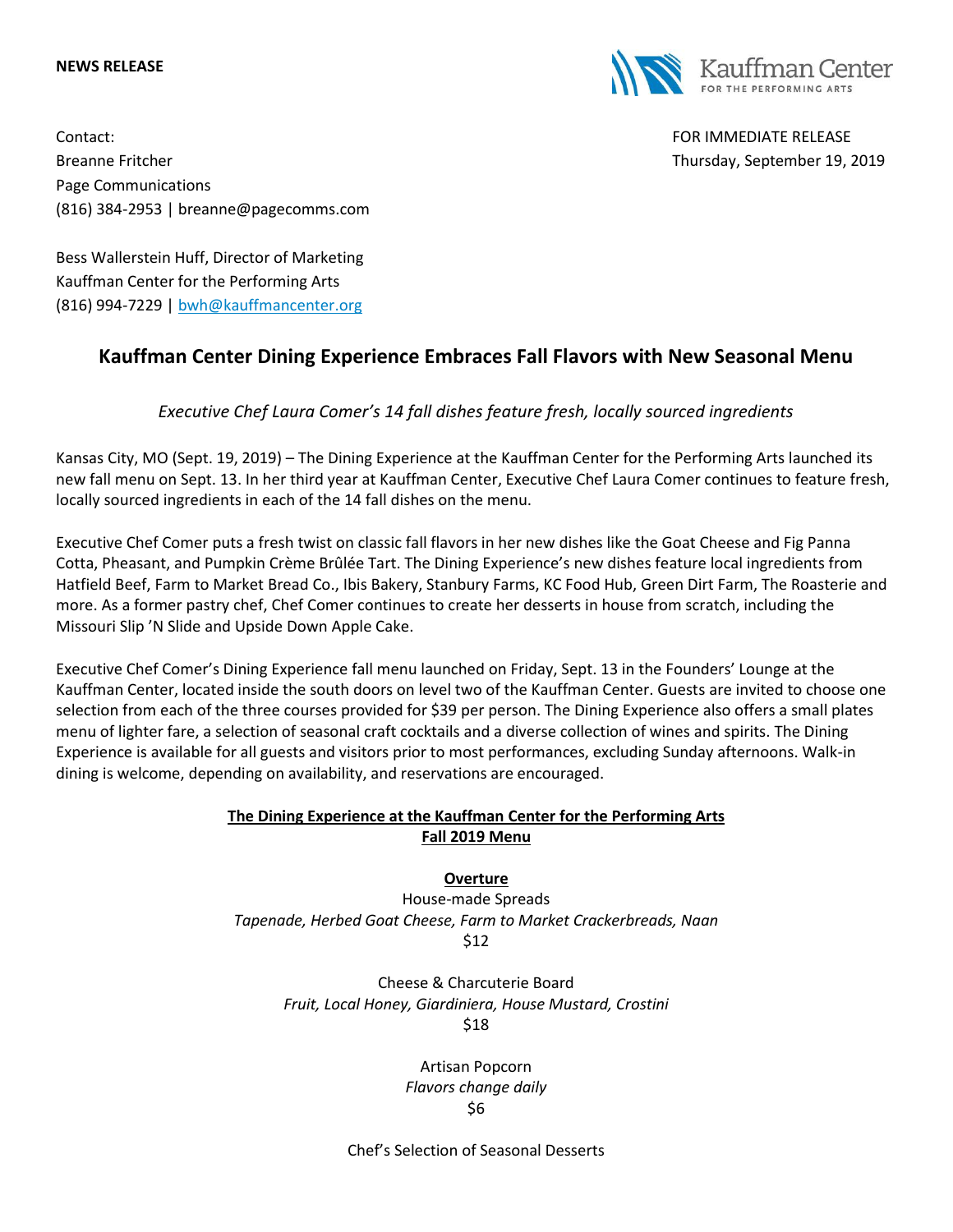#### \$12

#### **Act I**

Ajo Blanco *Hazelnut Almond Chilled Soup, Pickled Grapes, Meyer Lemon, Apple*

Goat Cheese and Fig Panna Cotta *Figs, Port, Duck Fat Cracker, Candied Pecan-smoked Bacon*

Shaved Brussels Sprout Salad *Roasted Butternut Squash, Dried Cherry, Apple Cider Vinaigrette, Farmstead Cheese, Toasted Spiced Pepitas*

**Act II**

Elote Pappardelle *Cotija Cheese, Charred Corn, Lime Olive Oil, Cheese Corn Sauce, Popcorn Shoots*

> Roasted Mackerel *Coconut Broth, Arepa, Brunoise Vegetable*

Pheasant *Chestnut Calvados Sauce, Mushrooms, Wild Rice, Wine Reduction, Crispy Sage*

Hatfield Ranch Beef Tenderloin *Pan-seared Tenderloin, Herbed Potato, Charred Cipollinis, Sauce Choron*

**Finale**

Pumpkin Crème Brûlée Tart *Cranberry Gel, Toasted Meringue, Candied Pepita*

Missouri Slip 'N Slide *Chocolate and Espresso Ice Creams, House-made Marshmallows, Samoa Cookies*

> Upside Down Apple Cake *Apple Butter, Calvados Sauce, Caramel Bombe*

# **About The Dining Experience at the Kauffman Center for the Performing Arts**

The Dining Experience at the Kauffman Center offers modern American cuisine prior to most evening performances at the Kauffman Center for the Performing Arts. The Dining Experience has a seasonal three-course dinner menu for \$39 per person, as well as a selection of small plates. Guests may enjoy a seasonal craft cocktail and curated wine selection. Reservations are required for the three-course dinner menu. Walk-in dining is available at café tables and at the bar for small plates and cocktails.For reservations, call (816) 994-7222 or visit kauffmancenter.org/dining. For more information and menus, visit kauffmancenter.org/dining.

### **About Executive Chef Laura Comer**

Executive Chef Laura Comer brings a wealth of fine dining history to her work at the Kauffman Center, where she has led the culinary team since fall 2016. Her background includes time with well-known local establishments including Bluestem, Justus Drugstore and Treat America. The Greater Kansas City Restaurant Association named Comer its 2018 "Chef of the Year." Comer is a Kansas City native and graduate of the University of Missouri-Kansas City Conservatory of Music and Dance She holds an A.O.S. in Culinary Arts and Le Cordon Bleu Diploma from The California School of Culinary Arts.